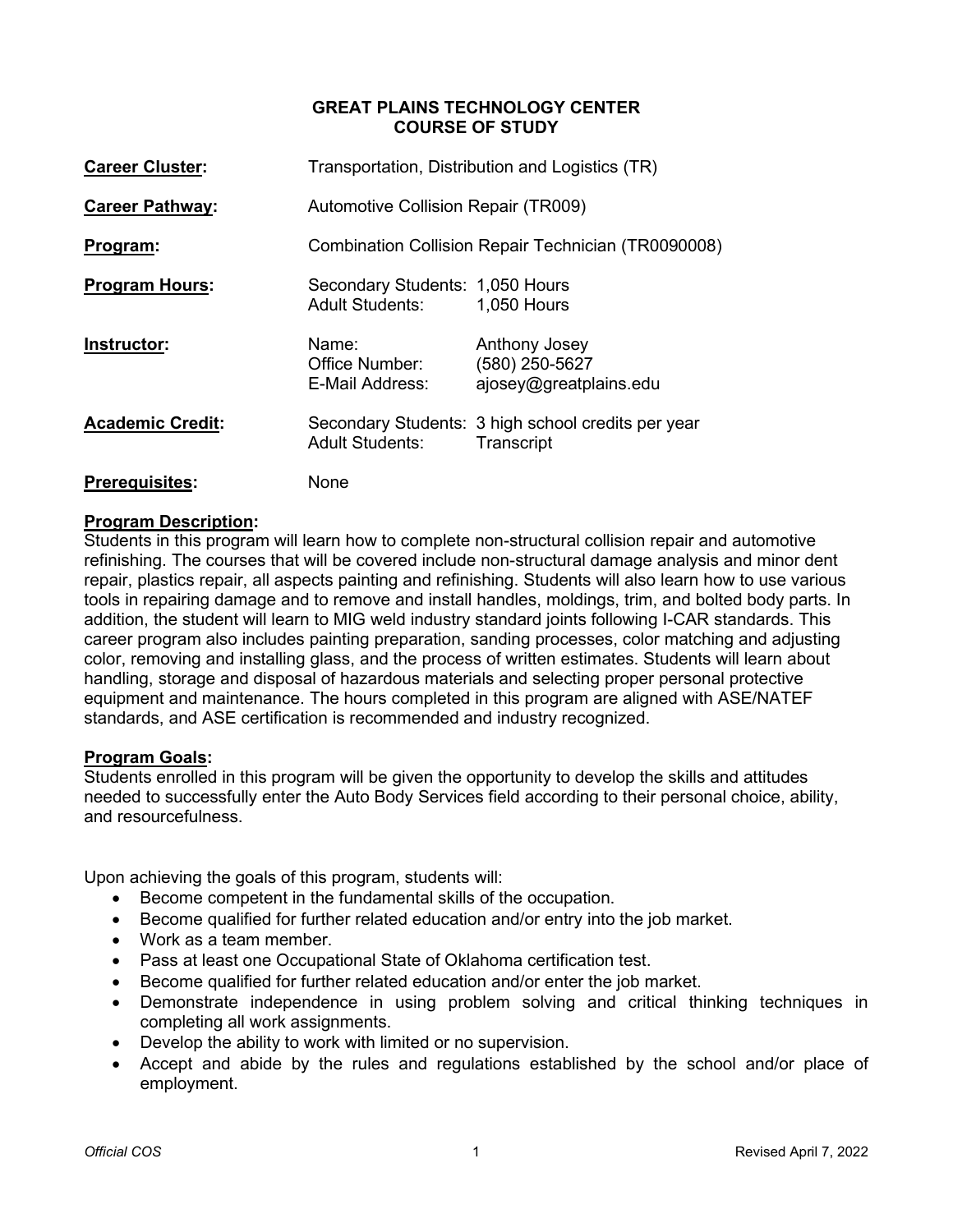## **Related Career Opportunities:**

- Refinishing Technician
- Non Structural Repair Technician
- Glass Replacement Specialist
- Detailing Specialist

## **Program Objectives:**

After successful completion of this program, the student will be able to:

- Use basic measurement and mathematic techniques.
- Repair conventional and unibody frames.
- Perform body panel and structural alignments.
- Repair sheet metal and fiberglass body panels
- Utilize thermoplastic and thermosetting plastic techniques.
- Perform a variety of welding processes.
- Complete a variety of refinishing techniques.
- Replace glass.
- Prepare estimates.
- Complete a job application.

## **Program Course Sequence:**

- HS Student and Part-time Adult (Year One): Course Sequence I
- HS Student and Part-time Adult (Year Two): Course Sequence II
- Full-time Adult (Year One): Course Sequence I and II

## **DESCRIPTION OF COURSES SEQUENCE I – Non-Structural/Customer Service**

## **Course # Course Name HST HSL ADT ADL**

## **TI00751 Introduction to Collision Repair Technology 75 0 75 0**  In this course, the student will cover tools and equipment, safety, hazardous material handling and storage. The student will be taught to identify safety and hazardous warning information for products used in the collision repair industry and the Right-To-Know Act. Students will also study the collision repair industry and the preparation of the vehicle for entering the repair facility.

## **TI00397 Auto Collision Damage Analysis 20 55 20 55**

Within this course, the students will learn to inspect a damaged vehicle and correctly identify all damage. This damage analysis will cover the entire vehicle from minor to major damage with structural misalignment. This course will cover the different types of vehicle construction found on the road today, such as uni-body, full body-over-frame frame and the hybrid frame/semi-unibody. Students will learn to look for indicators of damage and how collision energy is managed and travels through a vehicle during a collision. Some of the measuring equipment that will be covered is the centerline gauge, tram bar, universal measuring system and computer measuring systems. Measuring of the vehicle structure will be covered with the students learning to set-up and analyze the measurements to determine damage. The students will learn to look at damage in 3-Dimension, which are length, width and height.

**TI00343 Auto Collision Non-Structural Metal Straightening/Repair 20 70 20 70** In this course, the student will learn the basics of using metal straightening tools, such as dollies and hammers to repair minor dents and dings in sheet metal. Students will cover techniques to repair contours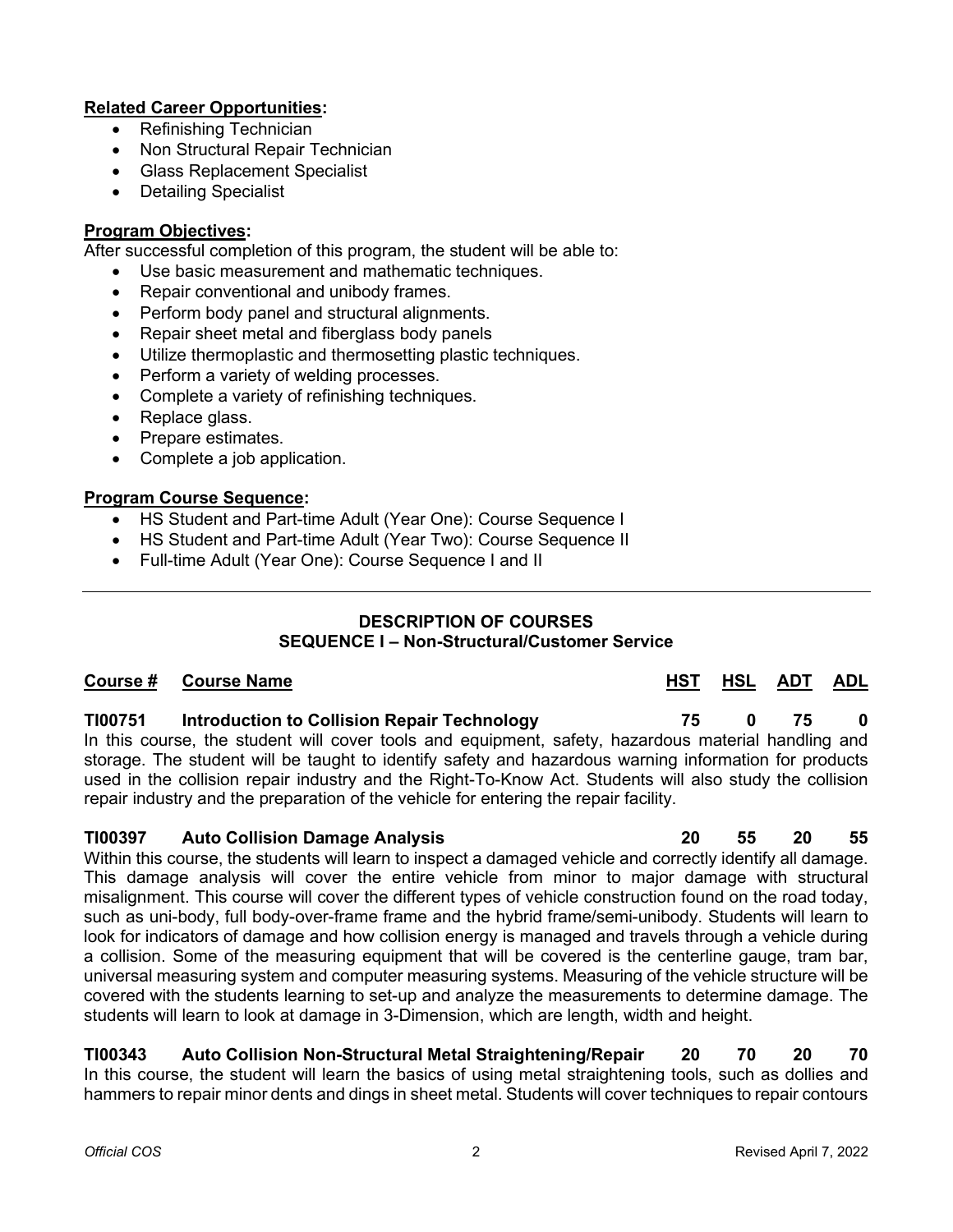and bodylines in sheet metal. Metal shrinking and stretching will be taught to help students bring the metal back to original contour. Students will learn about the different body fillers. Students will learn techniques to mix and apply body filler. Students will learn to select the proper sandpaper and sanding equipment and learn techniques to sand the cured body filler to original contour then prepare the repair for primer.

**TI00344 Auto Collision Plastic Component Repair and Replacement 20 40 20 40** In this course, the student will learn to identify different types of plastic used in the construction of vehicles. Students will learn to make repair/replace decisions on plastic parts. Students will learn to prepare for both single and two-sided repairs on plastic parts. The course includes both adhesive type repairs and plastic welding. Sheet Molded Compound (SMC) identification along with one-sided and twosided repairs will be covered.

**TI00342 Auto Collision Mig (GMAW) Welding 25 80 25 80** In this course, the student will learn about the specific personal safety equipment used when MIG welding, and how to protect the vehicle when welding. The student will cover the MIG welding equipment and how to tune and trouble shoot the welder. Students will learn to join two pieces of metal using the appropriate process and joint selection. The welding joints covered will be: lap/fillet, butt, butt w/backing and plug. Students will learn techniques for welding in the vertical and overhead position using I-Car specific specifications.

**TI00275 Automotive Body Panel Adjustment and Alignment 15 30 15 30** In this course, the students will learn to remove, install and align bolted body parts. Some of the parts covered in this course will be fenders, hoods, doors, decklids, bumpers and bumper covers. This course will also cover wind noise and water leak detection related to panel alignment.

**TI00341 Auto Collision Written/Computerized Estimating 10 20 10 20** This course will cover how a written/computerized estimate becomes the communication tool between the repair facility and the insurance company or customer. In this course, the student will learn to create an accurate damage report by collecting the pertinent information from the customer and the vehicle. Students will learn to import digital pictures used for documentation. Students will learn how to look up parts prices and labor hours as well as how to make repair judgment calls when straightening panels. The student will assemble all of the information into a complete damage estimate.

## **TI00079 Transportation Customer Service 15 30 15 30** In this course, the student will learn communication skills using telephone and verbal techniques. The student will cover customer greeting, checking the vehicle records, checking the customer records, presentation of the invoice and work order explanation. The student will learn how to perform customer delivery and follow-ups after the repair. Also covered will be warranties, service contracts, service bulletins, campaigns and recalls. This course will close with how to develop promotions and advertising.

| <b>Sequence I Subtotal Hours:</b> | Theorv | Lab | Total |
|-----------------------------------|--------|-----|-------|
| <b>High School Student:</b>       | 200    | 325 | 525   |
| <b>Adult Student:</b>             | 200    | 325 | 525   |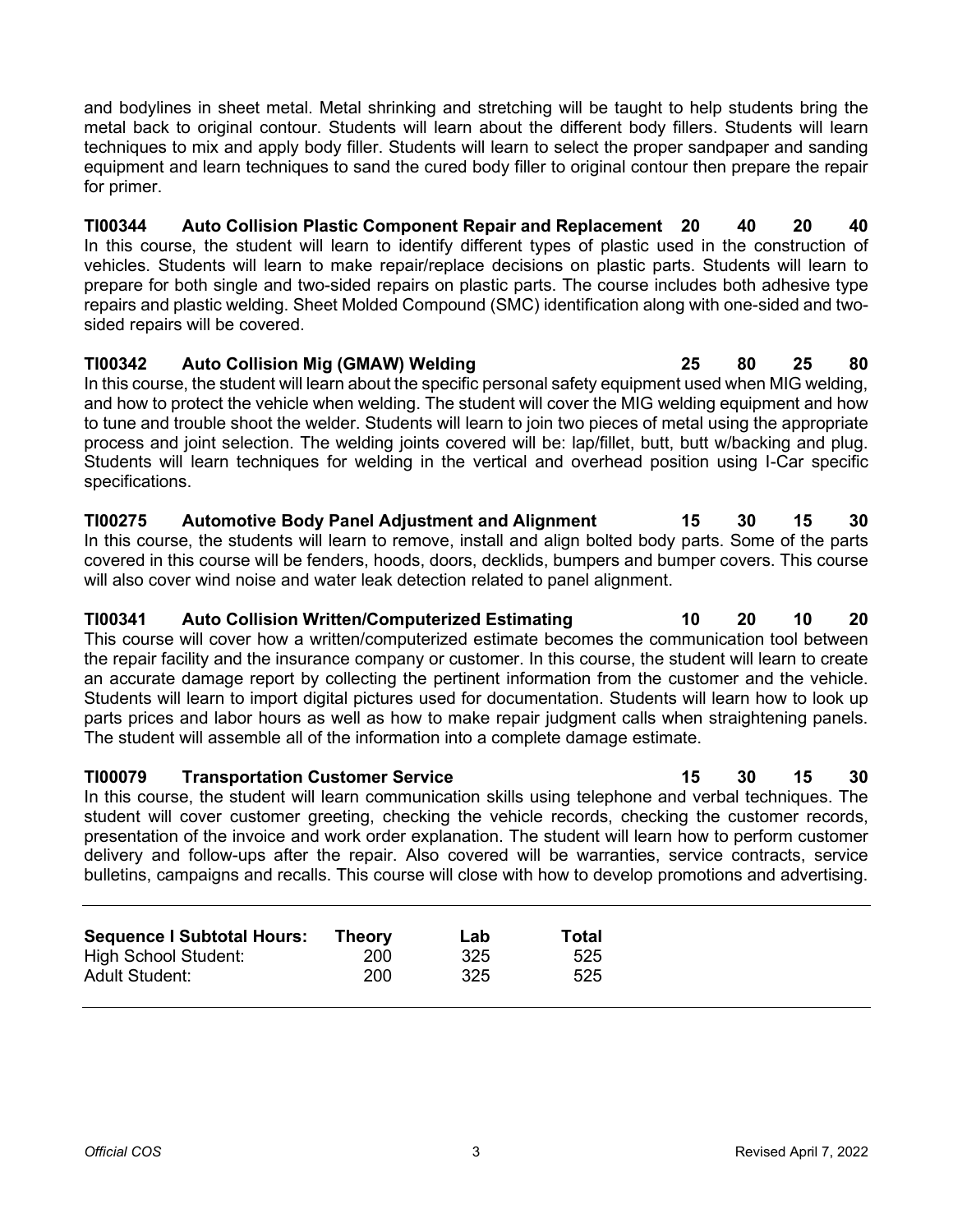# **DESCRIPTION OF COURSES SEQUENCE II – Painting & Refinishing**

# **Course # Course Name Assume HST HSL ADT ADL**

# **TI102GP Overview of Painting and Refinishing 30 0 30 0**

In this course, the student will cover tools and equipment, safety, hazardous material handling and storage. The student will be taught to identify safety and hazardous warning information for products used in the Painting and Refinishing industry and the Right-To-Know Act. Students will also study the Painting and Refinishing industry and the preparation of the vehicle for entering the repair facility.

# **TI00347 Auto Collision Trim and Hardware 10 20 10 20**

Within this course, the student will learn about the different fasteners used in vehicle construction. Students will cover removing and installing trim, locks and trim panels while experiencing different types of hardware or attachment methods.

# **TI00348 Automotive Glass Replacement 15 45 15 45**

In this course, the student will learn to identify types of automotive glass. Common glass specialty tools used to remove and install glass will be covered. Students will learn techniques to remove and install stationary glass and be able to identify the properties and characteristics of primers, adhesives and sealants. Students will also cover movable glass and learn some techniques of trouble shooting the mechanisms and methods to remove and install movable glass components.

# **TI00284 Refinish Preparation 35 70 35 70**

In this course, the student will learn how to prepare the surface for the refinishing process. The student will cover topics about sandpaper and learn techniques to choose the proper grit and how to operate sanding equipment. This course will provide instruction in masking techniques and products used to mask and protect areas not in the refinish operation. The students will learn proper techniques for block and finish sanding prior to topcoat application. Students will learn to apply proper substrate cleaning before the application of refinish products.

# **TI00831 Refinish Application 20 100 20 100**

In this course, spray gun operation will be covered in great detail and applied to different products used in refinishing. Students will learn about corrosion protection products and how to mix and apply them, which will include etching primers, primer surfacer and sealing materials. Seam sealers and chip resistant coatings will be covered to demonstrate their role and application process. Students will learn about topcoats, like basecoat/clear coat products and their application techniques. Included in this course is instruction to determine the cause and corrective action for finish failures.

# **TI00285 Refinish Color Adjustment 15 60 15 60**

In this course, the students will learn to make a spray-out panel and how to evaluate the color match. Techniques and strategies for adjusting the color for an acceptable color match will be taught. Students will learn techniques to help adjust high metallic/mica colors as well as tri-coat colors.

# **TI00830 Refinish Blending and Painting Defects 10 35 10 35**

In this course, the student will learn masking techniques specific to the blending. Students will learn how to apply the refinish material to perform an undetectable repair. Included in this course will be instruction on how to determine the cause and corrective action for refinishing defects and failures.

# **TI00283 Automotive Detailing 10 50 10 50**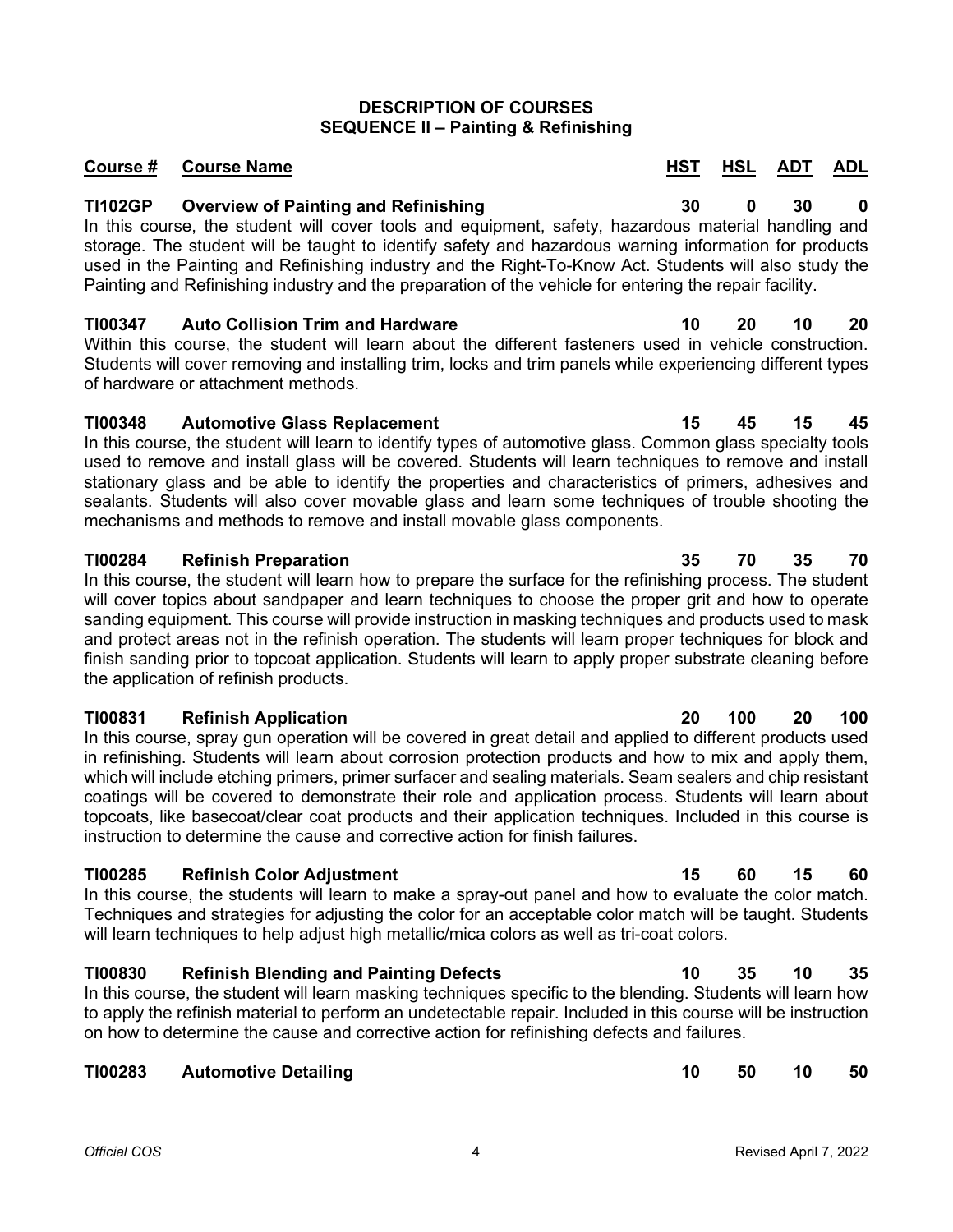In the detailing course, the student will learn to complete the refinishing repair. The student will learn to sand and polish the refinish material after curing, prepare for delivery by washing and cleaning interior and exterior of the vehicle.

| <b>Sequence II Subtotal Hours:</b> | <b>Theory</b> | Lab | Total        |  |
|------------------------------------|---------------|-----|--------------|--|
| <b>High School Student:</b>        | 145           | 380 | 525          |  |
| <b>Adult Student:</b>              | 145           | 380 | 525          |  |
| <b>Program Total:</b>              | Theory        | Lab | <b>Total</b> |  |
| High School Student:*              | 345           | 705 | 1050         |  |
| <b>Adult Student:</b>              | 345           | 705 | 1050         |  |

\* High school students may complete this program in an adult enrollment status if necessary. Please see your instructor or counselor for details.

## **NATEF Hours**

| <b>NATEF Area</b>           | <b>NATEF</b><br><b>Required Hours</b> | <b>Combination Collision</b><br><b>Repair Hours</b> |  |  |
|-----------------------------|---------------------------------------|-----------------------------------------------------|--|--|
| <b>Nonstructural Repair</b> | 300                                   | 330                                                 |  |  |
| Painting & Refinishing      | 300                                   | 435                                                 |  |  |
| Welding                     | 75                                    | 80                                                  |  |  |
| <b>DAECS</b>                | 45                                    | 75                                                  |  |  |
| <b>Total NATEF Hours</b>    | 720                                   | 920                                                 |  |  |

## **Evaluation Policy:**

## **Employability Grades (100 points per week; 30% of final grade)**

The employability skills grade is based on 20 points per day (which may include: attitude, attendance, safety, punctuality, cooperation, participation, clean-up, class preparation, school/classroom rules, and time management). Points will be deducted if these responsibilities are not met at the instructor's discretion. Students will be allowed to make up unearned employability points for **excused** absences only. Full credit will be given for assignments/tests that have been made up due to excused absences only (see Student Handbook).

## **Performance Grades (40% of final grade)**

- Live projects
- Performance or skill tests
- Homework
- Written Assignments

## **Test Grades (30% of final grade)**

• Test grades will be based on a 100-point scale.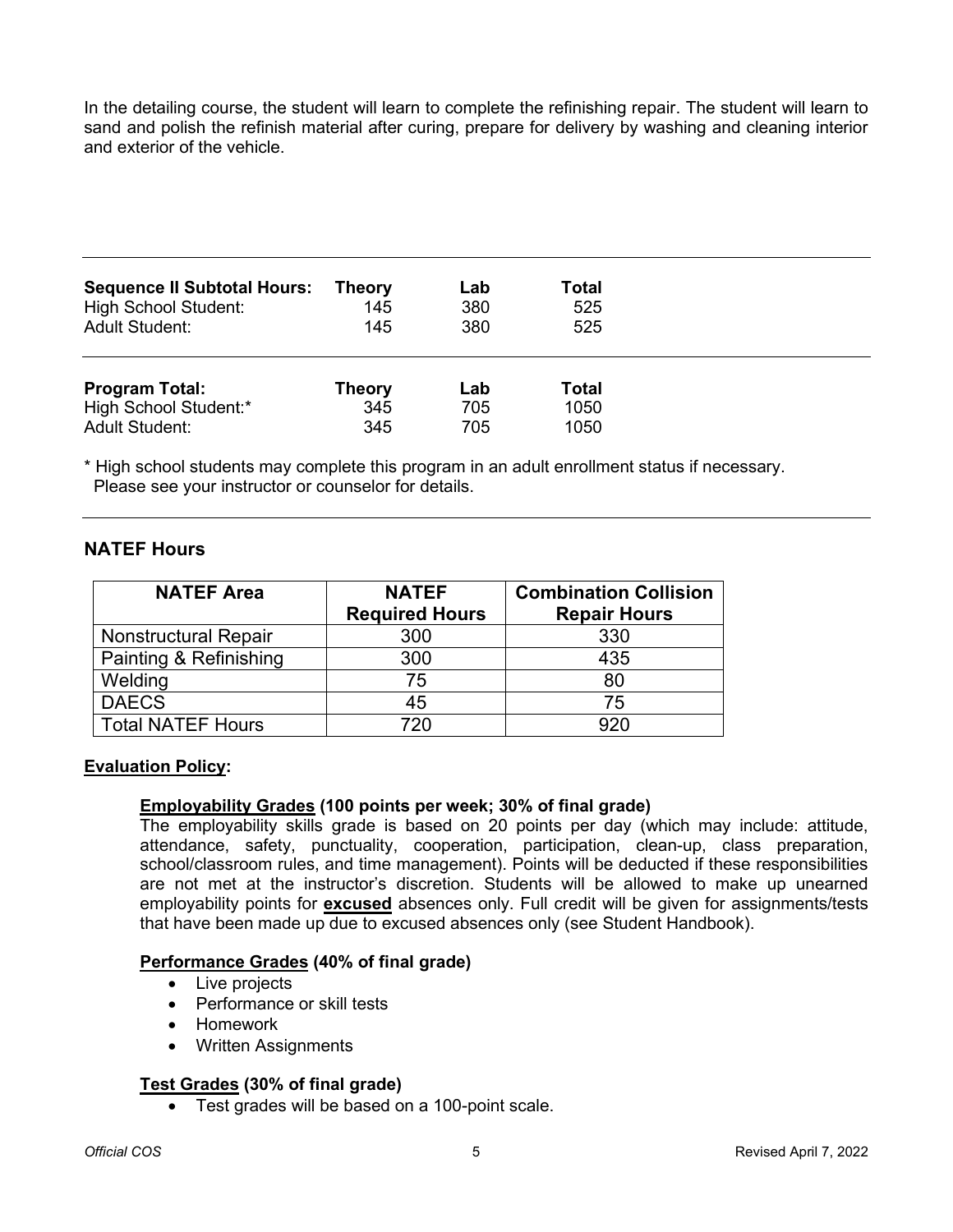- Test grades include written and/or skills tests.
- A test will be given for each unit of instruction.
- Tests are to be taken as a unit is completed.
- Tests must be completed within allotted time.

## **Final Grade (9 Weeks Period)**

9-weeks grade will be calculated by averaging grades in each category and summing each category according to their assigned weight. Progress reports will be sent to home schools at six and twelve-week intervals each semester as required or requested. Grades are accessible online at<http://sonisweb.greatplains.edu/studsect.cfm>

## **Grading Scale:**

The grading scale as adopted by the Board of Education is as follows:

 $A = 90 - 100$  $B = 80 - 89$  $C = 70 - 79$  $D = 60 - 69$  $F =$  Below 60 W = Withdrawn  $I = Incomplete$ N = No Grade (Refer to Student Handbook)

## **Make-Up Work Policy:**

**All Make-Up Work Is The Responsibility Of The Student.** Make-up work will be handled as specified in the Student Handbook. Please be sure to read and understand all student policies, especially makeup of assignments, tests and employability due to absences. Students should always arrange for any make-up work with the instructor as per the Student Handbook. Students should keep track of his or her progress and grades.

## **Attendance Policy:**

For specific information related to attendance and tardiness refer to the Student Handbook. Students should keep a written record of their absences and tardiness.

## **Course Requirements and Expectations:**

The general course requirements and expectations include:

- Teaching methods consist of lecture and "hands on" projects.
- The student must demonstrate the ability to apply safety to all aspects of the auto collision field.

## **Student Behavior Includes:**

- Safety glasses **must** be worn at all times when in the shop area
- Coveralls must be worn at all times in the shop area.
- Name badges must be worn at all times.
- Follow all rules and regulations of Great Plains Technology Center.

*NOTE: For additional information or questions regarding the GPTC School policies and procedures, please refer to the Student Handbook and/or the Instructor.*